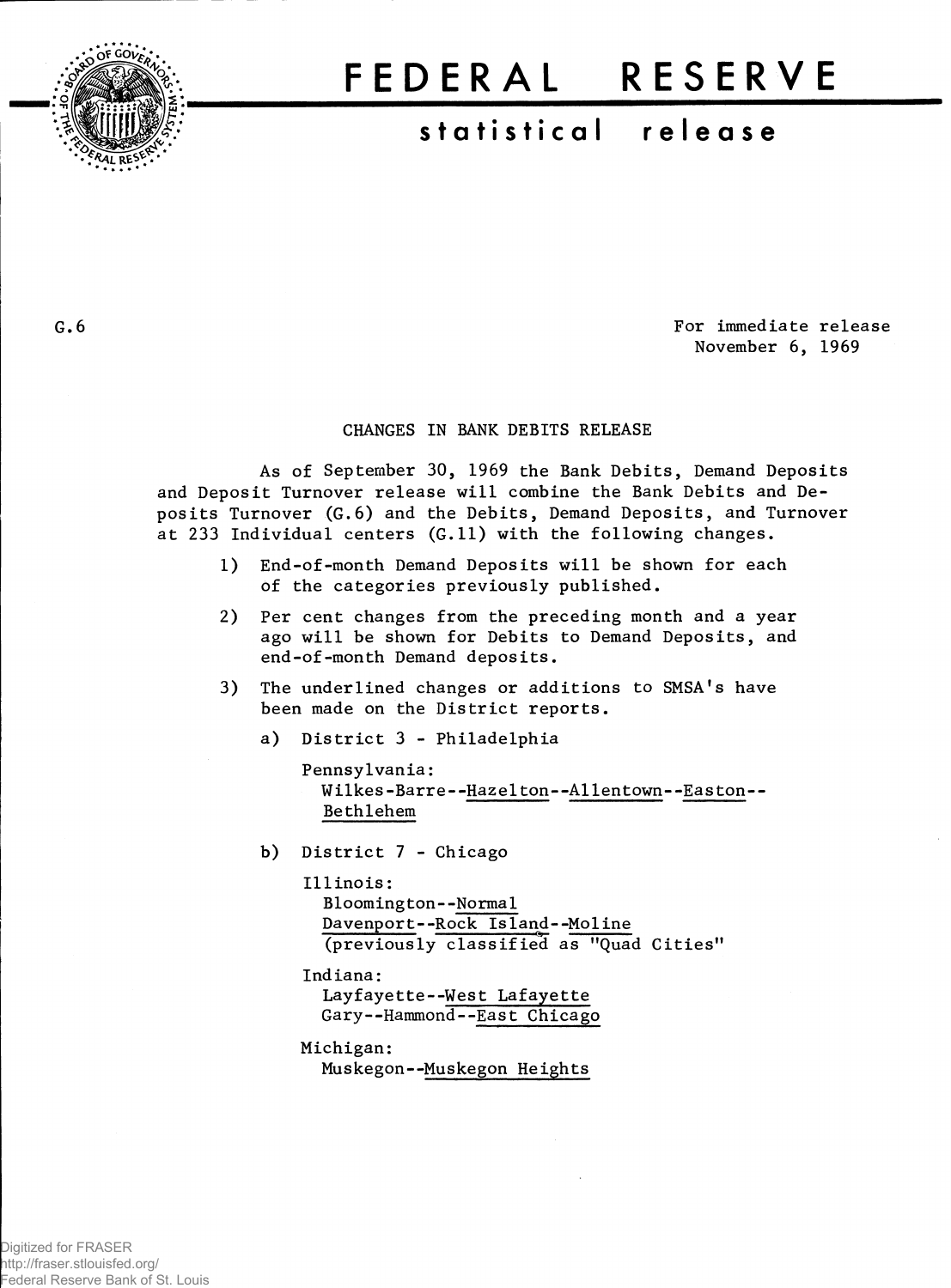|      |                                   |                    | (ANNUAL RATE BASIS)                                | DEBITS TO DEMAND DEPOSIT ACCOUNTS |                    |                |
|------|-----------------------------------|--------------------|----------------------------------------------------|-----------------------------------|--------------------|----------------|
|      |                                   | TOTAL              |                                                    | <b>LEADING CENTERS</b>            | <b>TOTAL 232</b>   | 226            |
|      |                                   | 233                |                                                    | 1                                 | <b>CENTERS</b>     | <b>OTHER</b>   |
|      |                                   | <b>CENTERS</b>     | NY.                                                | 6 OTHERS                          | (EXCLUDES NY)      | <b>CENTERS</b> |
| 1968 | <b>SEPTEMBER</b>                  | 8,369.6            | 3,857.8                                            | 1,840.2                           | 4, 511.8           | 2,671.6        |
|      | <b>OCTOBER</b>                    | 8,602.1            | 3,953.7                                            | 1,904.9                           | 4,648.4            | 2,743.5        |
|      | <b>NOVEMBER</b>                   | 8,541.5            | 3,925.9                                            | 1,904.1                           | 4,615.6            | 2,711.5        |
|      | <b>DECEMBER</b>                   | 8,755.8            | 4,076.8                                            | 1,902.4                           | 4,679.0            | 2,776.6        |
| 1969 | <b>JANUARY</b>                    | 8,734.2            | 3,896.7                                            | 2,007.9                           | 4,837.5            | 2,829.6        |
|      | <b>FEBRUARY</b>                   | 8,833.1            | 3,929.8                                            | 2,047.2                           | 4,903.2            | 2,856.1        |
|      | <b>MARCH</b>                      | 8,723,7            | 3,882.8                                            | 1,974.3                           | 4,840.9            | 2.866.6        |
|      | APRIL                             | 8,883.8            | 3,902.0                                            | 2,028.9                           | 4,981.8            | 2,952.9        |
|      | MAY                               | 9,147.6            | 4,097.6                                            | 2,083.2                           | 5,050.0            | 2,966.8        |
|      | <b>JUNE</b><br><b>JULY</b>        | 9,385.2            | 4,155.7                                            | 2,164.4                           | 5,229.6            | 3,065.2        |
|      | <b>AUGUST</b>                     | 9,242.8            | 3,908.6                                            | 2, 244.4                          | 5,334.2            | 3,089,8        |
|      | <b>SEPTEMBER</b>                  | 9,430.1<br>9,737.2 | 4,148.4<br>4,311.5                                 | 2, 242.8<br>2,249.6               | 5,281.7<br>5,425.8 | 3,038.9        |
|      |                                   |                    |                                                    |                                   |                    | 3,176.2        |
|      |                                   |                    | DEMAND DEPOSITS                                    |                                   |                    |                |
|      |                                   |                    | (END OF MONTH)                                     |                                   |                    |                |
|      |                                   | TOTAL              | <b>LEACING CENTERS</b>                             |                                   | <b>TOTAL 232</b>   | 226            |
|      |                                   | 233                |                                                    | 1                                 | <b>CENTERS</b>     | <b>OTHER</b>   |
|      |                                   | <b>CENTERS</b>     | NY.                                                | 6 OTHERS                          | (EXCLUDES NY)      | <b>CENTERS</b> |
| 1968 | <b>SEPTEMBER</b>                  | 131.3              | 27.9                                               | $30 - 2$                          | 103.5              | 73.2           |
|      | <b>OCTOBER</b>                    | 129.7              | 27.7                                               | 30.0                              | $102 - 1$          | 72.1           |
|      | NOVEMBER                          | 130.5              | 27.4                                               | $30 - 2$                          | 103.1              | 72.9           |
|      | <b>DECEMBER</b>                   | 134.8              | 29.0                                               | $31 - 1$                          | 105.8              | 74.8           |
| 1969 | <b>JANUARY</b><br>FEBRUARY        | $131 - 2$          | 27.4                                               | 30.3                              | 103.8              | 73.5           |
|      | <b>MARCH</b>                      | 131.5<br>133.0     | $26 - 8$<br>27.6                                   | 30.6                              | 104.6              | 74.0           |
|      | <b>APRIL</b>                      | 133.6              | 27.8                                               | $30 - 6$<br>$30 - 6$              | 105.4              | 74.8           |
|      | <b>MAY</b>                        | 134.5              | 27.8                                               | 31.5                              | $105 - 8$<br>106.6 | 75.2<br>75.2   |
|      | <b>JUNE</b>                       | 138.7              | 29.3                                               | 31.6                              | 109.4              | 77.8           |
|      | <b>JULY</b>                       | 134.7              | $28 - 2$                                           | 30.8                              | 106.5              | 75.7           |
|      | <b>AUGUST</b>                     | 134.4              | $28 - 5$                                           | $30 - 7$                          | 106.0              | 75.2           |
|      | <b>SEPTEMBER</b>                  | 134.9              | 27.7                                               | 30.9                              | 107.2              | 76.3           |
|      |                                   |                    |                                                    |                                   |                    |                |
|      |                                   |                    | TURNOVER OF DEMAND DEPOSITS<br>(ANNUAL RATE BASIS) |                                   |                    |                |
|      |                                   | <b>TOTAL</b>       | LEADING CENTERS                                    |                                   | <b>TOTAL 232</b>   | 226            |
|      |                                   | 233                |                                                    | 1                                 | <b>CENTERS</b>     | <b>OTHER</b>   |
|      |                                   | <b>CENTERS</b>     | NΥ                                                 | 6 OTHERS                          | (EXCLUDES NY)      | <b>CENTERS</b> |
| 1968 | <b>SEPTEMBER</b>                  | 63.7               | 138.5                                              | 60.9                              | 43.6               | 36.5           |
|      | <b>OCTOBER</b>                    | 65.9               | 142.5                                              | $63 - 3$                          | 45.2               | 37.8           |
|      | NOVEMBER                          | 65.7               | 142.7                                              | 63.3                              | 45.0               | 37.4           |
|      | <b>DECEMBER</b>                   | 66.0               | 144.8                                              | 62.1                              | 44.8               | 37.6           |
| 1969 | <b>JANUARY</b>                    | 65.7               | 138.3                                              | 65.5                              | $46 - 2$           | 38.2           |
|      | <b>FEBRUARY</b>                   | 67.3               | 144.9                                              | 67.2                              | 47.0               | $38 - 7$       |
|      | <b>MARCH</b>                      | 66.0               | 142.6                                              | 64.5                              | 46.1               | 38.5           |
|      | APRIL                             | 66.6               | 140.9                                              | 66.3                              | 47.2               | 39.4           |
|      | MAY.                              | 68.2               | 147.3                                              | 67.1                              | 47.5               | 39.5           |
|      |                                   |                    | 145.5                                              | 68.6                              | 48.4               | 40.1           |
|      | <b>JUNE</b>                       | 68.7               |                                                    |                                   |                    |                |
|      | JULY                              | 67.6               | 136.1                                              | 71.8                              | 49.4               | $40 - 3$       |
|      | <b>AUGUST</b><br><b>SEPTEMBER</b> | 70.1<br>72.3       | 146.5<br>153.5                                     | 72.9<br>73.0                      | 49.7<br>50.9       | 40.3<br>41.9   |

NOTE: DEMAND DEPOSIT ACCOUNTS ARE THOSE OF INDIVDUALS, PARTNERSHIPS AND CORPORATIONS AND OF STATES AND POLITICAL SUBDIVISIONS. U.S. GOVERNMENT AND INTERBANK ACCOUNTS ARE NOT INCLUDED.

1. BOSTON, PHILADELPHIA, CHICAGO, DETROIT, SAN FRANCISCO-OAKLAND, AND LOS ANGELES-LONG BEACH STANDARD METROPOLITAN STATISTICAL AREAS.

Digitized for FRASER http://fraser.stlouisfed.org/ Federal Reserve Bank of St. Louis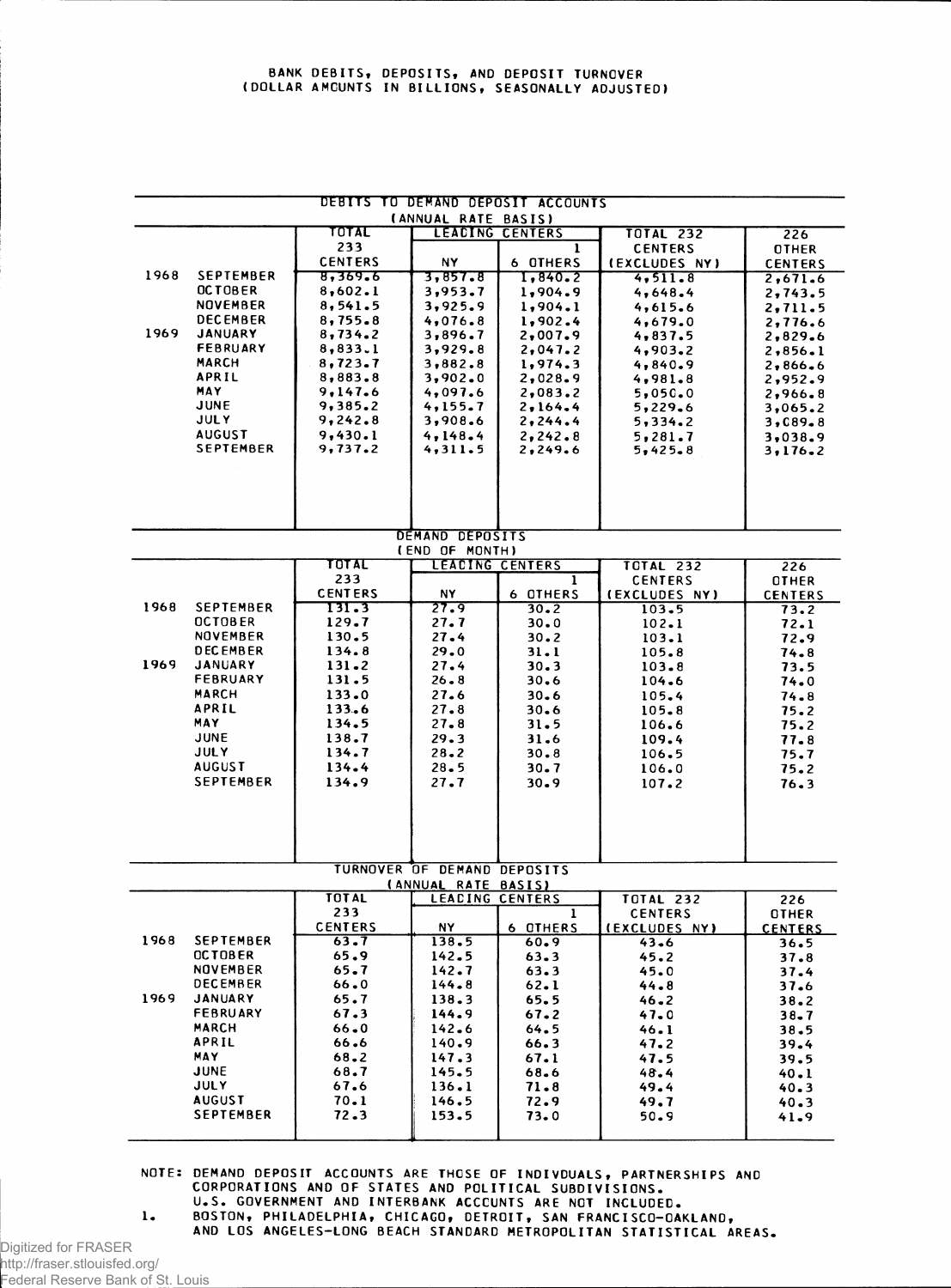|                                                  | DEBITS TO DEMAND DEPOSITS              |                     |                    | DEMAND DEPOSITS        |                            |                    |                  |
|--------------------------------------------------|----------------------------------------|---------------------|--------------------|------------------------|----------------------------|--------------------|------------------|
|                                                  | SEPTEMBER 1969                         |                     | PERCENT CHANGE     | SEPTEMBER 1969         |                            | PERCENT CHANGE     | ANNUAL RATE      |
|                                                  | <b><i>IMILLIONS OF</i></b><br>DOLLARS) |                     | FROM               | <b>(THOUSANDS OF</b>   |                            | FROM               | OF TURNOVER      |
|                                                  |                                        | <b>MONTH</b><br>AGO | YEAR<br>AGO        | DOLLARS)               | <b>MONTH</b><br><b>AGO</b> | <b>YEAR</b><br>AGO |                  |
|                                                  |                                        |                     |                    |                        |                            |                    |                  |
| DISTRICT NO. 1 - BOSTON                          |                                        |                     |                    |                        |                            |                    |                  |
| <b>CONNECTICUT:</b>                              |                                        |                     |                    |                        |                            |                    |                  |
| <b>HARTFORD</b>                                  | 54,274.5                               | $+16.5$             | $+30.6$            | 758,093                | $-5.5$                     | $-3.1$             | 69.5             |
| <b>NEW HAVEN</b>                                 | 9,395.9                                | $+3.3$              | $+3.3$             | 269,840                | $-1-2$                     | $+1.3$             | 34.6             |
| NEW LONDON-GROTON-NORWICH                        | 2,490.5                                | $+13.0$             | $+7.9$             | 83,543                 | $+8.5$                     | $+3.7$             | 31.0             |
| WATERBURY                                        | 6,041.4                                | $+8.4$              | $+60.8$            | 153,544                | $+5.4$                     | $+18.4$            | 40.4             |
| MAINE:                                           |                                        |                     |                    |                        |                            |                    |                  |
| BANGOR*                                          | 1,714.1                                | $+20.2$             | $+61.4$            |                        |                            |                    |                  |
| LEWISTON-AUBURN                                  | 1,257.4                                | $+8.0$              | $+14.9$            | 50,513<br>33,857       | $+2 - 2$<br>$-2 - 2$       | $+32.1$<br>$+3.0$  | 34.3             |
| PORTLAND                                         | 5,502.1                                | $+2.7$              | $+32.4$            | 143,732                | $+ - 4$                    | $+9.0$             | 36.7<br>38.4     |
|                                                  |                                        |                     |                    |                        |                            |                    |                  |
| <b>MASSACHUSETTS:</b><br><b>BOSTON</b>           |                                        |                     |                    |                        |                            |                    |                  |
| <b>BRCCKTON</b>                                  | 241, 227.1<br>2,022.1                  | $-2.0$              | $+9.5$             | 3,423,916              | $-2.6$                     | $-4.2$             | 69.5             |
| <b>FALL RIVER</b>                                | 1,670.3                                | $+ 3 3 $<br>$+ 5$   | $+7.6$<br>$+9.6$   | 68,684                 | $+1.0$                     | $+6.2$             | 29.6             |
| LAWRENCE-HAVERHILL                               | 3,074.5                                | $-3 - 8$            | $+12.0$            | 56,648<br>121,139      | $+2.4$<br>$+5.8$           | $+2.0$<br>$+7.9$   | 29.8             |
| LOWELL                                           | 2,263.7                                | $+5.1$              | $+23.8$            | 77,678                 | $+2.1$                     | $+0.0$             | $26 - 1$<br>29.5 |
| NEW BEDFORD                                      | 1,876.3                                | $+4.0$              | $+5.1$             | 64,215                 | $-0.8$                     | $-0.2$             | 29.1             |
| PITTSFIELD                                       | 1,748.6                                | $-2.3$              | $+9.5$             | 58,450                 | $+1.0$                     | $-2.0$             | 30.1             |
| SPRINGFIELD-CHICOPEE-HOLYOKE<br><b>WORCESTER</b> | 11,262.7                               | $-0.2$              | $+13.3$            | 306,249                | -. 7                       | $+3.4$             | 36.6             |
|                                                  | 8,781.9                                | $+4.3$              | $+20.1$            | 240,814                | $+1.0$                     | $-1.2$             | $36 - 7$         |
| <b>NEW HAMPSHIRE:</b>                            |                                        |                     |                    |                        |                            |                    |                  |
| CONCORD*                                         | 1,085.7                                | $+7.9$              | $+ 1.4$            | 39,420                 | $-1.0$                     | $+10.1$            |                  |
| <b>MANCHESTER</b>                                | 2,396.7                                | $+2.3$              | $+10.9$            | 66,720                 | $+15.7$                    | $+7.6$             | 27.4<br>38.5     |
|                                                  |                                        |                     |                    |                        |                            |                    |                  |
| RHODE ISLAND:                                    |                                        |                     |                    |                        |                            |                    |                  |
| PROVIDENCE-PANTUCKET-WARWICK                     | 25,810.9                               | $+3.5$              | $+19.7$            | 563,142                | $-1.9$                     | -.6                | 45.4             |
| <b>VERMONT:</b>                                  |                                        |                     |                    |                        |                            |                    |                  |
| BURLINGTON*                                      | 2,529.9                                | $+18.2$             | $+22.8$            | 70,745                 | -7.6                       |                    |                  |
|                                                  |                                        |                     |                    |                        |                            | $+9.5$             | 34.3             |
| DISTRICT NO. 1 TOTALS                            | 386,426.7                              | $+1.6$              | $+14.1$            | 6,650,942              | $-1 - 8$                   | $-1.3$             | 57.0             |
| DISTRICT NO. 2 - NEW YORK                        |                                        |                     |                    |                        |                            |                    |                  |
|                                                  |                                        |                     |                    |                        |                            |                    |                  |
| CONNECTICUT:                                     |                                        |                     |                    |                        |                            |                    |                  |
| <b>BRIDGEPORT</b>                                | 9,745.3                                | $+3.3$              | $+6.1$             | 301,450                | $+1.4$                     | $-3.3$             | 32.6             |
| <b>STAMFORD</b>                                  | 6,044.0                                | $-5.3$              | $+18.3$            | 242,056                | $-1.0$                     | $+6.3$             | $24 - 8$         |
| NEW JERSEY:                                      |                                        |                     |                    |                        |                            |                    |                  |
| JERSEY CITY                                      |                                        |                     |                    |                        |                            |                    |                  |
| <b>NEWARK</b>                                    | 23,505.2<br>79,327.1                   | $+1.1$<br>$+6.9$    | $+19.5$            | 540,574                | $+12.8$                    | $+9.7$             | 46.1             |
| PATERSCN-CLIFTON-PASSAIC                         | 31,530.0                               | $-1 - 0$            | $+16.8$<br>$+12.0$ | 1,845,291<br>1,045,357 | $+1.7$                     | $+4.0$             | 43.4             |
|                                                  |                                        |                     |                    |                        | $+ 0.9$                    | $+5.1$             | 30.3             |
| NEW YORK:                                        |                                        |                     |                    |                        |                            |                    |                  |
| <b>BINGHAMTON</b><br><b>BUFFALO</b>              | 4,468.1                                | $+7.4$              | $+9.6$             | 157,887                | $+3.2$                     | $-7.0$             | 28.7             |
| NEW YORK                                         | 45,472.2                               | $+7.1$              | $+18.7$            | 862,746                | $-1.6$                     | $+1.5$             | 52.3             |
| <b>ROCHESTER</b>                                 | 4,311,453.7<br>28,705.6                | $+3.9$<br>$+20.3$   | $+11.7$<br>$+21.7$ | 27,699,948             | $-2.7$                     | $-0.5$             | 153.5            |
| <b>SYRACUSE</b>                                  | 16, 355.3                              | $+5.9$              | $+7.8$             | 667,703<br>416,752     | $+5.5$<br>$+1.2$           | $+1.9$<br>$+4.0$   | 44.1             |
| UTICA-ROME                                       | 5,527.4                                | $+7.5$              | $+11.4$            | 171,990                | -5.0                       | $+3.2$             | 39.5<br>31.3     |
|                                                  |                                        |                     |                    |                        |                            |                    |                  |
| DISTRICT NO. 2 TOTALS                            | 4,562,133.9                            | $+4.0$              | $+11.9$            | 33,951,754             | $-1.8$                     | $+1$               | 133.0            |
| DISTRICT NO. 3 - PHILADELPHIA                    |                                        |                     |                    |                        |                            |                    |                  |
|                                                  |                                        |                     |                    |                        |                            |                    |                  |
| <b>DELAWARE:</b>                                 |                                        |                     |                    |                        |                            |                    |                  |
| WILMINGTON                                       | 67,234.0                               | $+ 0.0$             | $+35.7$            | 542,646                | $+ - 2$                    | $-3.6$             | 124.1            |
| NEW JERSEY:                                      |                                        |                     |                    |                        |                            |                    |                  |
| ATLANTIC CITY                                    | 2,900.8                                | $+2.1$              |                    |                        |                            |                    |                  |
| TRENTON                                          | 17,090.5                               | -5.5                | $+0.0$<br>$+17.3$  | 136,399<br>380,757     | $+ 0.2$                    | $-1.4$             | $21 - 3$         |
|                                                  |                                        |                     |                    |                        | $-9.2$                     | $-0.7$             | 42.7             |
| <b>PENNSYLVANIA:</b>                             |                                        |                     |                    |                        |                            |                    |                  |
| ALLENTOWN-EASTON-BETHLEHEM                       | 8,108.7                                | $-0.4$              | $+8.7$             | 291,331                | $-4.0$                     | $-4.0$             | 27.3             |
| AL TOONA<br>HARRISBURG                           | 1,600.9                                | $+7.7$              | $+16.0$            | 77,525                 | $+2.8$                     | $+7.6$             | 20.9             |
| <b>JOHNSTOWN</b>                                 | 7,97C.7                                | $+6.1$              | $+16.0$            | 288,577                | $-3.3$                     | $+ 0.5$            | 27.1             |
| LANCASTER                                        | 1,948.1<br>6,042.4                     | $+5.7$<br>$+8.6$    | $+16.1$<br>$+19.8$ | 87,045                 | $\ddotsc$                  | $+3.8$             | 22.4             |
| LEBANON*                                         | 831.9                                  | $+3.9$              | $+22.2$            | 241,779<br>36,932      | $+ - 7$<br>-.8             | $+3.6$<br>$+3.8$   | 25.1             |
| PHILADELPHIA                                     | 240,752.7                              | $-0.7$              | $+14.0$            | 4,527,149              | $8. +$                     | $+2 - 7$           | 22.4<br>53.4     |
| READING                                          | 7,535.5                                | $+4.3$              | $+16.0$            | 281,278                | $-8.5$                     | $+4.3$             | 25.6             |
| <b>SCRANTON</b>                                  | 3,848.3                                | $+4.3$              | $+4.0$             | 161,945                | $+3.5$                     | $+ 3$              | 24.2             |
| WILKES-BARRE-HAZELTON<br>WILLIAMSPORT*           | 4,634.0                                | $-1.4$              | $+13.5$            | 205,642                | $+ - 0$                    | $+6.0$             | 22.5             |
| <b>YORK</b>                                      | 1,466.8<br>6,972.0                     | $+10.3$<br>$+9.1$   | $+19.5$            | 56,068                 | $-1.4$                     | $+8.7$             | $26 - 0$         |
|                                                  |                                        |                     | $+19.6$            | 260,443                | -8.3                       | $+4.6$             | 25.6             |
| DISTRICT NO. 3 TOTALS                            | 378,937.4                              | $-1$                | $+17.4$            | 7,575,516              | $-0.8$                     | $+1.9$             | 49.0             |

BANK DEBITS, END-OF-MONTH DEPOSITS, AND DEPOSIT TURNOVER

\* CITY ONLY (OR) NOT AN SMSA BUT REPORTED ON A CCUNTY BASIS.<br>DEBITS - SEASONALLY ADJUSTED ANNUAL RATE.<br>DEMAND DEPOSITS - END OF MONTH SEASONALLY ADJUSTED FIGURES.<br>TURNOVER - SEASONALLY ADJUSTED ANNUAL RATE OF DEBITS DIVIDE

 $\blacksquare$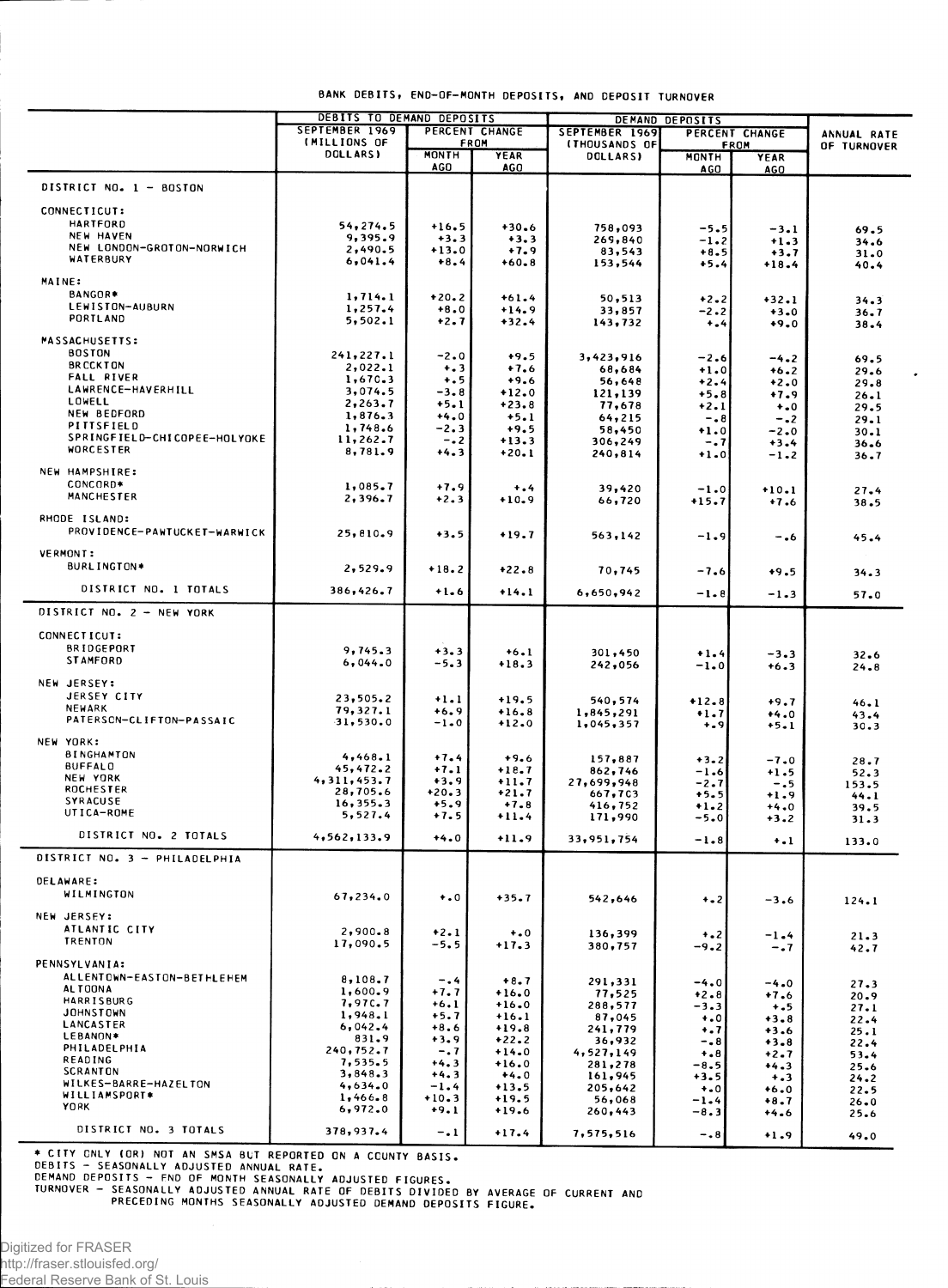|                                                 | <b>DEBITS TO DEMAND DEPOSITS</b> |                      |                       | DEMAND DEPOSITS           |                      |                   |              |
|-------------------------------------------------|----------------------------------|----------------------|-----------------------|---------------------------|----------------------|-------------------|--------------|
|                                                 | SEPTEMBER 1969<br>PERCENT CHANGE |                      | <b>SEPTEMBER 1969</b> | PERCENT CHANGE            |                      | ANNUAL RATE       |              |
|                                                 | (MILLIONS OF<br><b>DOLLARS)</b>  | <b>FROM</b><br>MONTH | YEAR                  | (THOUSANDS OF<br>DOLLARS) | FROM<br><b>MCNTH</b> | YEAR              | OF TURNOVER  |
|                                                 |                                  | AGO                  | <b>AGO</b>            |                           | <b>AGO</b>           | AGO               |              |
| DISTRICT NO. 4 - CLEVELAND                      |                                  |                      |                       |                           |                      |                   |              |
| <b>KENTUCKY:</b><br>LEXINGTON                   | 4,631.1                          | $+8.2$               | $+18.1$               | 166,049                   | $\ddotsc$            | $+8.3$            | 28.0         |
| OHIO:                                           |                                  |                      |                       |                           |                      |                   |              |
| <b>AKRON</b>                                    | 18,082.6                         | $+ 3$                | $+21.0$               | 422,630                   | -2.5                 | $+5.3$            | 42.2         |
| CANTON                                          | 7,480.4<br>53,406.1              | $+4.1$<br>$-2.7$     | $+29.8$<br>$+31.8$    | 211,846<br>1,082,634      | $\ddotsc$<br>$+5.5$  | $-0.8$<br>$+3.9$  | 35.3<br>50.7 |
| <b>CINCINNATI</b><br><b>CLEVELAND</b>           | 107,960.8                        | $+4.4$               | +21.9                 | 2,103,988                 | $+ 1.4$              | $\dots$           | 51.4         |
| <b>COLUMBUS</b>                                 | 54,408.5                         | $+13.2$              | $+25.5$               | 813,965                   | $+3.6$               | $+4.4$            | 68.0         |
| DAYTON                                          | 19,003.0                         | $+1.3$               | $+20.4$               | 537,585                   | $+2 - 7$<br>$+11.7$  | $+5.4$<br>$+8.6$  | 35.8<br>25.4 |
| HAMILTON-MIDDLETOWN<br>LIMA                     | 3,228.8<br>2,865.5               | $+ 0.2$<br>$+9.7$    | $+5.6$<br>$+23.3$     | 133,976<br>103,549        | $-2.9$               | +59.9             | 27.3         |
| LORAIN-ELYRIA                                   | 2,642.5                          | $+5.3$               | $+9.9$                | 108,941                   | $+4.8$               | $+2.4$            | 24.8         |
| MANSFIELD                                       | 2,415.7                          | $+3.1$               | $+11.1$               | 88,333                    | $+2.4$               | $+2.2$            | 27.7         |
| <b>SPRINGFIELD</b>                              | 2,404.6                          | $+8.5$               | $+12.3$               | 73,198                    | $+3.2$<br>$-1.8$     | $-0.6$<br>$+5.7R$ | 33.4<br>22.3 |
| STEUBENVILLE-WEIRTON, W. VA.<br>TOLEDO          | 1,854.2<br>17,138.4              | $+1.3$<br>-6.1       | $+14.8R$<br>$+6.6$    | 82,239<br>452,649         | $-2.9$               | $+3.4$            | 37.3         |
| YOUNGSTOWN-WARREN                               | 8,512.1                          | $+3.0$               | $+10.3$               | 290,076                   | $-1.9$               | $\ddotsc$         | 29.1         |
|                                                 |                                  |                      |                       |                           |                      |                   |              |
| PENNSYLVANIA:<br>ER I E                         | 5,099.9                          | $+5.7$               | $+25.8$               | 187,449                   | $-3.9$               | $+5.2$            | 26.7         |
| <b>PITTSBURGH</b>                               | 149, 224.1                       | $+7.9$               | $+18.6$               | 2,504,700                 | $+1.1$               | $^{+.8}$          | 59.9         |
| WEST VIRGINIA:                                  |                                  | $+5.9$               | $+28.4$               | 131,324                   | $+5.4$               | $+10.9$           | $23 - 2$     |
| <b>WHEELING</b>                                 | 2,972.2                          |                      | $+21.1R$              | 9,495,131                 | $+1.3$               | $+2.8R$           | 49.0         |
| DISTRICT NO. 4 TOTALS                           | 463,330.4                        | $+4.9$               |                       |                           |                      |                   |              |
| DISTRICT NO. 5 - RICHMOND                       |                                  |                      |                       |                           |                      |                   |              |
| DISTRICT OF COLUMBIA:<br>WASHINGTON             | 80,079.8                         | $-0.8$               | $+5.9$                | 2,503,381                 | $+6.5$               | $+5.3$            | 33.0         |
| MARYLAND:<br><b>BALTIMORF</b>                   | 59,560.4                         | +6.7                 | $+15.1$               | 1,504,090                 | $+6.8$               | $+7.3$            | 40.9         |
| NORTH CAROLINA:                                 |                                  |                      |                       |                           |                      |                   |              |
| <b>ASHEVILLE</b>                                | 2,806.2                          | $+1.1$               | $+9.7$                | 78,098                    | $-0.3$               | $+1.0$            | 35.9<br>56.9 |
| CHARLOTTE                                       | 23,897.1<br>2,977.7              | $+7.6$<br>$-9.1$     | $+37.6$<br>$+4.6$     | 420,566<br>96,639         | $+ 0.2$<br>+6.7      | $+13.5$<br>$-0.4$ | 31.8         |
| <b>DURHAM</b><br><b>FAYETTEVILLE</b>            | 2,046.3                          | $+0$                 | $+18.5$               | 63,679                    | -1.5                 | $+3.1$            | 31.9         |
| GREENSBORO-HIGH POINT                           | 10,752.7                         | $+6.1$               | $+10-3R$              | 230,402                   | -.9                  | $+6.5R$           | 46.5         |
| RALEIGH                                         | 14, 140.2                        | $+8.4$               | $+31.0$               | 227,567                   | -3.7                 | $+10.8$<br>$+7.9$ | 60.9<br>31.2 |
| WILMINGTON<br>WINSTON-SALEM                     | 1,623.6<br>11,437.6              | $-1.8$<br>-15.6      | $+2.7$<br>$+31.2$     | 51,934<br>197,176         | -.1<br>$+ 5$         | $+3.4$            | 58.2         |
|                                                 |                                  |                      |                       |                           |                      |                   |              |
| SOUTH CAROLINA:<br><b>CHARLESTON</b>            | 3,889.4                          | $-2.2$               | $+8.8$                | 158,034                   | $-2.2$               | $+3.4$            | $24 - 3$     |
| COLUMBIA                                        | 11,376.9                         | $-14.8$              | $+23.8$               | 217,010                   | $+3.5$               | $+10.3$           | 53.3         |
| <b>GREENVILLE</b>                               | 6, 573.3                         | $-2.1$               | $+15.5$               | 196,727                   | $-2.4$               | -.4               | 33.0         |
| VIRGINIA:                                       |                                  |                      |                       |                           |                      |                   |              |
| LYNCHBURG                                       | 2,287.5                          | $+5.1$               | $+24.3$               | 78,252                    | $-0.2$               | $+3.3$            | 29.2<br>28.6 |
| NEWPORT NEWS-HAMPTON<br>NORFOLK-PORTSMOUTH      | 3,590.2<br>10,768.1              | $+8.9$<br>$-2.2$     | $+10.9$<br>$+7.2$     | 131,402<br>368,859        | $+9.5$<br>$+ - 4$    | $+10.6$<br>$+3.3$ | 29.3         |
| RICHMOND                                        | 34,698.2                         | $+11.1$              | $+55.3$               | 602,548                   | $+5.4$               | $+6.4$            | 59.1         |
| <b>ROANOKE</b>                                  | 5,992.1                          | $+1.9$               | $+20.4$               | 143,500                   | $-2 - 8$             | $+6.5$            | 41.2         |
| WEST VIRGINIA:                                  |                                  |                      |                       |                           |                      |                   |              |
| CHARLESTON                                      | 7,018.5                          | $+7.2$               | $+15.4$               | 212,853                   | $+ - 1$              | $+4.0$            | 33.0         |
| HUNTINGTON-ASHLAND, KY.                         | 3,539.0                          | $+7.3$               | $+7.1$                | 164,464                   | $+5.5$               | $+2.9$            | 22.1         |
| DISTRICT NO. 5 TOTALS                           | 299,054.9                        | $+2.1$               | $+18.2R$              | 7,647,181                 | $+3.9$               | $+6.1R$           | 39.0         |
| DISTRICT NO. 6 - ATLANTA                        |                                  |                      |                       |                           |                      |                   |              |
| <b>ALABAMA:</b>                                 |                                  |                      |                       |                           | $+7.7$               | $+8.4$            | 33.4         |
| BIRMINGHAM<br>GADSDEN                           | 20, 515.3<br>820.0               | $-1.2$<br>$+2.9$     | $-3.5$<br>$+8.3$      | 637,174<br>40,602         | $-3.9$               | $+1.9$            | 19.8         |
| HUNTSVILLE                                      | 2,565.1                          | $+4.2$               | $+11.3$               | 104,494                   | $+4.3$               | $-2.4$            | 25.1         |
| MOBILE                                          | 7, 526.1                         | $-3.2$               | $+18.3$               | 232,837                   | $-1.6$               | $-1.2$            | 32.1         |
| MONTGOMERY<br><b>TUSCALOOSA</b>                 | 4,427.9<br>1,477.0               | $+8.5$<br>$-6.2$     | $+7.5$<br>$+3.0$      | 160,906<br>61,563         | $+3.0$<br>$+3.0$     | $+4.1$<br>$+7.6$  | 27.9<br>24.3 |
|                                                 |                                  |                      |                       |                           |                      |                   |              |
| FLORIDA:                                        | 13,441.3                         | $+4.7$               | $+23.5$               | 605,412                   | $-0.3$               | $+6.1$            | $22 - 2$     |
| FT. LAUDERDALE-HOLLYWOOD<br><b>JACKSONVILLE</b> | 25,938.9                         | $+12.4$              | $+7.4$                | 596,567                   | $+1.0$               | $-2.1$            | 43.7         |
| MIAMI                                           | 44, 444.7                        | $+2.8$               | $+18.4$               | 1,644,446                 | $+22.1$              | $+23.4$           | 29.7         |
| ORLANDO                                         | 9,529.8                          | $+6.6$<br>$+4.6$     | $+10.6$<br>$+11.0$    | 319,399<br>123,234        | $-8.7$<br>$+13.9$    | $-3.5$<br>$+5.5$  | 28.5<br>26.5 |
| PENSACOLA<br><b>TALLAHASSEE</b>                 | 3,067.1<br>2, 241.3              | -9.6                 | $+20.7$               | 82,351                    | $+14.2$              | $+7.2$            | 29.0         |
| TAMPA-ST. PETERSBURG                            | 24,834.1                         | $+5.9$               | $+24.6$               | 860,223                   | $+7.5$               | $+16.5$           | 29.9         |
| WEST PALM BEACH                                 | 8,066.8                          | $+ - 4$              | $+20.6$               | 417,757                   | $+4.3$               | $+12.0$           | 19.7         |

R – PREVIOUS PERIOD REVISED.<br>DEBITS – SEASONALLY ADJUSTED ANNUAL RATE.<br>DEMAND DEPOSITS – END OF MONTH SEASONALLY ADJUSTED FIGURES.<br>TURNOVER – SEASONALLY ADJUSTED ANNUAL RATE OF DEBITS DIVIDED BY AVERAGE OF CURRENT AND<br>PREC

Digitized for FRASER

http://fraser.stlouisfed.org/

Federal Reserve Bank of St. Louis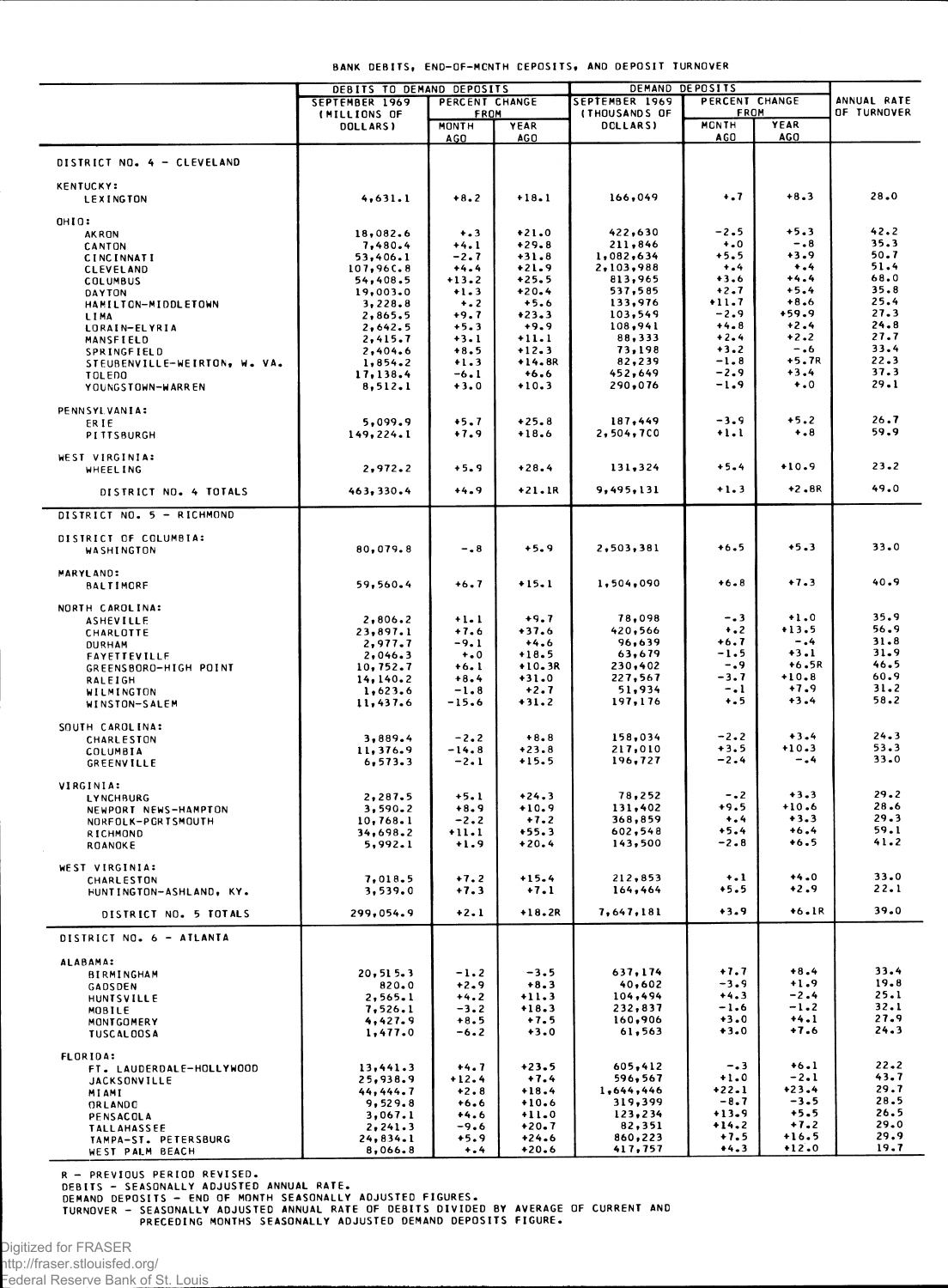|                                                | <b>DEBITS TO DEMAND DEPOSITS</b> |                      |                    | DEMAND DEPOSITS                         |                      |                           |                    |
|------------------------------------------------|----------------------------------|----------------------|--------------------|-----------------------------------------|----------------------|---------------------------|--------------------|
|                                                | SEPTEMBER 1969                   | PERCENT CHANGE       |                    | SEPTEMBER 1969                          | PERCENT CHANGE       |                           | ANNUAL RATE        |
|                                                | (MILLIONS OF<br><b>DOLLARS)</b>  | FROM<br><b>MONTH</b> | YEAR               | <b>(THOUSANDS OF</b><br><b>DOLLARSI</b> | FROM<br><b>MONTH</b> | YEAR                      | <b>OF TURNOVER</b> |
|                                                |                                  | AGO                  | AGO                |                                         | AGO                  | AGO                       |                    |
| DISTRICT NO. 6 - CONTINUED                     |                                  |                      |                    |                                         |                      |                           |                    |
| <b>GEORGIA:</b>                                |                                  |                      |                    |                                         |                      |                           |                    |
| <b>ALBANY</b>                                  | 1,319.1                          | $-6.0$               | $+9.3$             | 46,895                                  | $+1.3$               | $+6.0$<br>$+10.5$         | 28.3<br>51.7       |
| <b>ATLANTA</b>                                 | 86,500.0                         | $+1.9$               | $+24.9$            | 1,647,519<br>126,070                    | $-2.8$<br>$-2.3$     | $+ 3 3 $                  | $30 - 2$           |
| <b>AUGUSTA</b>                                 | 3,853.8                          | $+1.8$<br>$+7.3$     | $-2.1$<br>$+16.5$  | 100,039                                 | -10.7                | $-8.0$                    | 32.5               |
| <b>COLUMBUS</b>                                | 3,451.3<br>4,182.9               | $+ .4$               | $+25.8$            | 133,830                                 | $\ddotsc$            | $+7.1$                    | 31.3               |
| <b>MACON</b><br>SAVANNAH                       | 4,228.6                          | $+9.0$               | $+8.8$             | 121,822                                 | +4.3                 | $+10.1$                   | 35.5               |
| <b>LOUSIANA:</b>                               |                                  |                      |                    |                                         |                      |                           |                    |
| <b>BATON ROUGE</b>                             | 9,034.8                          | $+5.6$               | $+22.8$            | 311,405                                 | $-1.9$               | $+10.3$                   | 28.7<br>$24 - 4$   |
| <b>LAFAYETTE</b>                               | 2,132.8                          | $+13.9$              | $+16.5$            | 85,982                                  | $-2.9$<br>$+4.8$     | $+1.0$<br>$-0.2$          | 19.1               |
| LAKE CHARLES<br><b>NEW ORLEANS</b>             | 2,079.8<br>33,077.3              | $-2.5$<br>$+2.4$     | $+1.4$<br>$+2.7$   | 111,310<br>973,472                      | $\ddotsc$            | $+1.0$                    | 34.0               |
| <b>MISSISSIPPI:</b>                            |                                  |                      |                    |                                         |                      |                           |                    |
| <b>JACKSON</b>                                 | 11,160.4                         | $+19.4$              | $+27.7$            | 345,090                                 | -4.4                 | $+11.7$                   | 31.6               |
| <b>TENNESSEE:</b>                              |                                  |                      |                    |                                         |                      |                           |                    |
| <b>CHATTANOOGA</b>                             | 9,776.8                          | $-1.5$               | $+25.5$            | 235,666                                 | $-2.1$               | $+3.5$                    | 41.0               |
| <b>KNOXVILLE</b>                               | 7,092.3                          | $+3.5$               | $+11.9$            | 233,497                                 | $+3.6$               | $+3.3$                    | 30.9               |
| <b>NASHVILLE</b>                               | 22,345.5                         | $-14.3$              | $-1.0$             | 510,490                                 | +5.1                 | $-2.6$                    | 44.9               |
| DISTRICT NO. 6 TOTALS                          | 369,131.0                        | $+2.3$               | $+14.6$            | 10,870,052                              | $+3.6$               | $+8.0$                    | 34.0               |
| <b>DISTRICT NO. 7 - CHICAGO</b>                |                                  |                      |                    |                                         |                      |                           |                    |
| ILLINOIS:                                      |                                  |                      |                    |                                         |                      |                           |                    |
| BLOCMINGTON-NORMAL                             | 2,866.6                          | $+6.1$               | $+4.5$             | 94,321                                  | -1.9                 | $-4.2$<br>$+1.7$          | 30.1<br>$20 - 2$   |
| <b>CHAMPAIGN-URBANA</b>                        | 2,480.2                          | -. 7                 | $+8.8$             | 122,086<br>8,838,699                    | - . 8<br>$+ 0.5$     | $+2.0$                    | $86 - 7$           |
| <b>CHICAGO</b>                                 | 763,791.3<br>8,284.7             | $\ddotsc$<br>$+4.8$  | +22.8<br>$+8.8$    | 260,018                                 | $+1.5$               | -.9                       | 32.1               |
| DAVENPORT-ROCK ISLAND-MOLINE<br><b>DECATUR</b> | 2,592.4                          | -3.5                 | $+8.4$             | 96,788                                  | $-1.1$               | $\ddotsc$                 | 26.6               |
| PEORIA                                         | 8,227.8                          | -4.7                 | +13.7R             | 243,976                                 | $+2.4$               | $-.3R$                    | $34 - 1$           |
| <b>ROCKFORD</b>                                | 5,239.6                          | +3.3R                | $+1.0$             | 200,625                                 | $-.6R$               | $+ 0.0$                   | 26.0               |
| <b>SPRINGFIELD</b>                             | 3,822.2                          | -1.7                 | $+6.5$             | 165,010                                 | $+1.8$               | $\ddotsc$                 | $23 - 4$           |
| <b>INDIANA:</b>                                |                                  |                      |                    |                                         |                      |                           | 37.3               |
| FORT WAYNE                                     | 9,484.5                          | $+3.0$               | $+22.5$            | 256,455                                 | $+1.6$<br>$+1.9$     | $+4.5$<br>$+2.3R$         | 28.6               |
| GARY-HAMMOND-EAST CHICAGO                      | 9,024.0                          | $+1.1$               | $+9.2R$<br>$+10.5$ | 319,005<br>1,114,655                    | $+9.7$               | $+1.1$                    | 33.8               |
| <b>INDIANAPOLIS</b>                            | 36,006.1<br>2,449.8              | $+3.6$<br>$-2 - 8$   | $+5.3$             | 94,492                                  | $+2.9$               | $+11.6$                   | $26 - 3$           |
| LAFAYETTE-WEST LAFAYETTE<br><b>MUNCIE</b>      | 2,347.4                          | $+3.6$               | $+12.6$            | 78,075                                  | $+ - 7$              | $+1.9$                    | $30 - 2$           |
| SOUTH BEND                                     | 6,448.7                          | $+3.5$               | $+11.4$            | 210,559                                 | $+1.1$               | $+7.7$                    | $30 - 8$           |
| TERRE HAUTE                                    | 2,344.6                          | - - 6                | +4.7               | 120,074                                 | $^{+.4}$             | $+1.3$                    | 19.6               |
| IOWA:                                          |                                  |                      |                    |                                         |                      |                           |                    |
| <b>CEDAR RAPIDS</b>                            | 4,048.1                          | $-2 - 4$             | $+11.2$            | 128,927                                 | $+1.1$<br>$-1.8$     | $-1.0$<br>$+8.5$          | 31.6<br>54.7       |
| DES MOINES                                     | 18,707.8                         | $-6.4$<br>$+6.8$     | $+10.9$<br>$+13.8$ | 338,851<br>65,237                       | $-0.7$               | $+4.5$                    | 28.6               |
| <b>DUBUQUE</b>                                 | 1,872.8<br>3,634.6               | $+1.5$               | $+8.2$             | 102,486                                 | -1.2                 | $+2 - 8$                  | $35 - 2$           |
| SIOUX CITY<br><b>WATERLOO</b>                  | 2,528.8                          | $+11.9$              | $+11.3$            | 78,886                                  | $+1.2$               | $+0$                      | $32 - 2$           |
| MICHIGAN:                                      |                                  |                      |                    |                                         |                      |                           |                    |
| ANN ARBOR                                      | 3,760.6                          | $+1.0$               | $+12.2$            | 145,602                                 | $\dots$              | $+3.9$                    | 25.9               |
| <b>BAY CITY</b>                                | 1,572.5                          | $+9.9$               | $+17.8$            | 53,790                                  | -. 1                 | $+5.4$                    | 29.2<br>80.0       |
| DETROIT                                        | 267,760.7                        | $+4.1$               | $+32.3$<br>$+17.9$ | 3,364,095<br>205,456                    | $\ddotsc$<br>- - 4   | $+1.5$<br>$+4.4$          | 34.1               |
| FLINI<br>GRAND RAPIDS                          | 7,031.2<br>13,997.2              | +18.6<br>$-1.0$      | $+14.3$            | 350,948                                 | $+ 8$                | $+ -9$                    | 40.1               |
| <b>JACKSON</b>                                 | 2,881.6                          | $\ddotsc$            | $+15.9$            | 94,058                                  | $\ddotsc$            | $+3 - 2$                  | 30.7               |
| <b>KALAMAZOO</b>                               | 4,454.4                          | $+ 2$                | $+20.5$            | 140,505                                 | $-0.3$               | $\ddotsc$                 | $31 - 7$           |
| LANSING                                        | 6,347.1                          | $+10.3$              | $+12.9$            | 197,861                                 | $+2.4$               | $+ - 8$                   | 32.5               |
| MUSKEGON-MUSKEGON HEIGHTS<br><b>SAGINAW</b>    | 2,049.4<br>4,321.5               | $-3.9$<br>$+1.5$     | $-6.3$<br>$+7.6$   | 70,618<br>117,010                       | -2.8<br>$+ 8$        | $\ddotsc$<br>$\bullet$ .3 | 28.6<br>37.1       |
|                                                |                                  |                      |                    |                                         |                      |                           |                    |
| <b>WISCONSIN:</b><br><b>GREEN BAY</b>          | 3,105.0                          | $+8.5$               | $+15.8$            | 90,390                                  | $\ddotsc$            | $+ .6$                    | 34.4               |
| <b>KENOSHA</b>                                 | 1, 321.2                         | $-1.5$               | $+18.5$            | 44,440                                  | $+2.0$               | $+1.3$                    | $30 - 0$           |
| <b>MADISON</b>                                 | 6,664.3                          | $+5.9$               | +2.5R              | 201,542                                 | $+ 0.6$              | $+1.9R$                   | $33 - 2$           |
| MILWAUKEE                                      | 69,127.6                         | $+16.3$              | $+19.2$            | 1,111,292                               | $+1.8$               | $-3.9$<br>$+ - 8$         | 62.8<br>32.2       |
| <b>RACINE</b>                                  | 3,162.6                          | $+8.8$               | $+16.7$            | 99,218                                  | $+2.3$               |                           |                    |
| DISTRICT NO. 7 TOTALS                          | 1.293.755.1                      | $+1.9R$              | $+22.5R$           | 19.216.050                              | $+1.2R$              | $+1.5R$                   | 67.0               |

## BANK DEBITS, END-OF-MONTH DEPOSITS, AND DEPOSIT TURNOVER

R – PREVIOUS PERIOD REVISED.<br>DEBITS – SEASONALLY ADJUSTED ANNUAL RATE.<br>DEMAND DEPOSITS – END OF MONTH SEASONALLY ADJUSTED FIGURES.<br>TURNOVER – SEASONALLY ADJUSTED ANNUAL RATE OF DEBITS DIVIDED BY AVERAGE OF CURRENT AND<br>PREC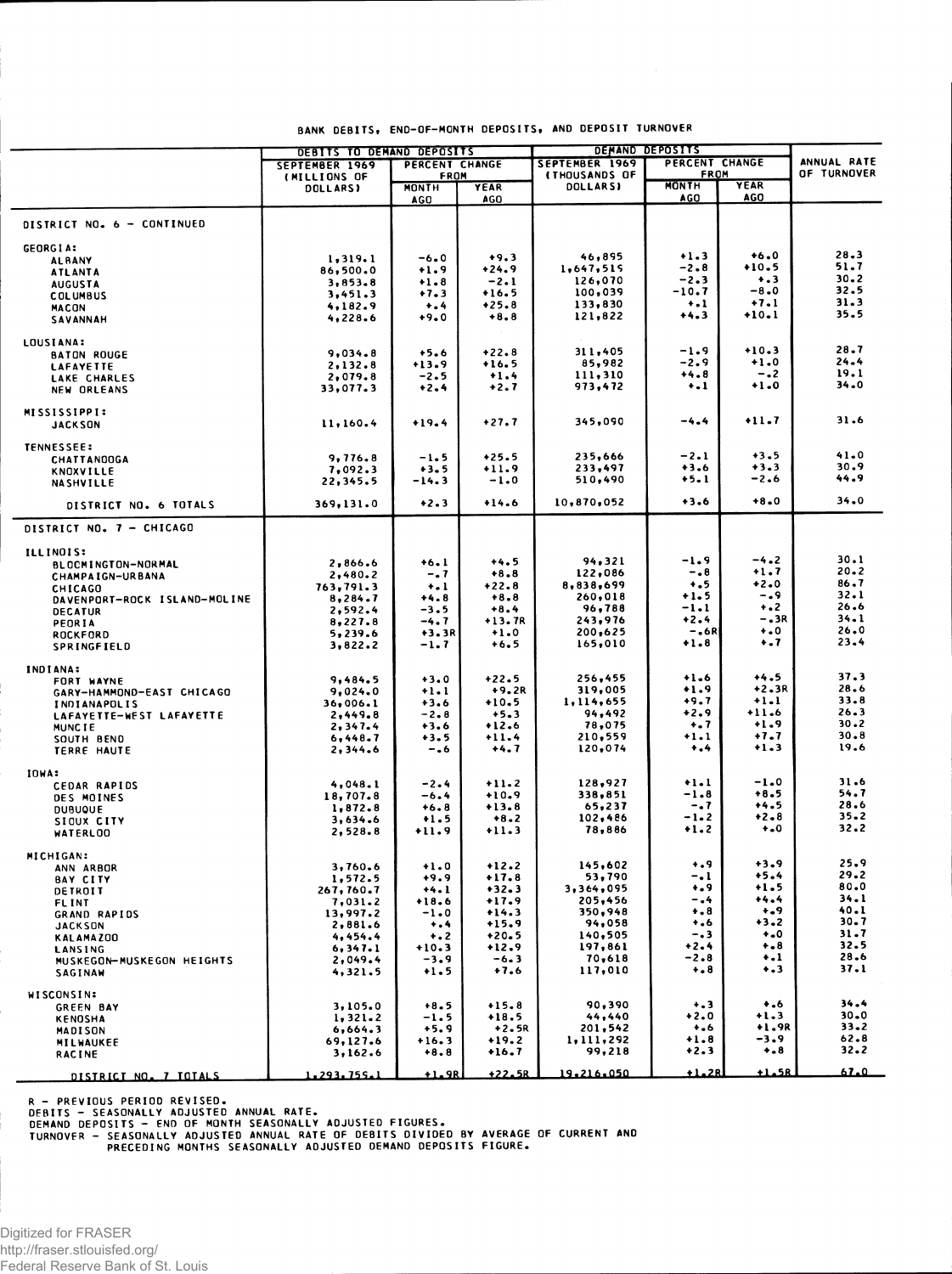BANK DEBITS, END-OF-MONTH DEPOSITS, AND DEPOSIT TURNOVER

|                                                 | DEBITS TO DEMAND DEPOSITS      |                   |                     | DEMAND DEPOSITS                  |                    |                     |              |
|-------------------------------------------------|--------------------------------|-------------------|---------------------|----------------------------------|--------------------|---------------------|--------------|
|                                                 | SEPTEMBER 1969<br>(MILLIONS OF |                   | PERCENT CHANGE      | SEPTEMBER 1969<br>PERCENT CHANGE |                    |                     | ANNUAL RATE  |
|                                                 | DOLLARS)                       | <b>MONTH</b>      | <u>FROM</u><br>YEAR | <b>(THOUSANDS OF</b><br>DOLLARS) | MONTH              | <u>FROM</u><br>YEAR | OF TURNOVER  |
|                                                 |                                | <b>AGO</b>        | AGO                 |                                  | <b>AGO</b>         | AGO.                |              |
| DISTRICT NO. 8 - ST. LOUIS                      |                                |                   |                     |                                  |                    |                     |              |
| <b>ARKANSAS:</b>                                |                                |                   |                     |                                  |                    |                     |              |
| EL DORADO*                                      | 873.4                          | $-7.8$            | $+10.3$             | 43,485                           | $+6.8$             | $+16.9$             | 20.7         |
| FORT SMITH                                      | 2,406.7                        | $+4.0$            | $+12.6$             | 109,771                          | $+1.3$             | $+2.8$              | $22 - 1$     |
| <b>HELENA*</b><br>LITTLE ROCK-NORTH LITTLE ROCK | 311.0<br>8,392.9               | $-5.1$<br>$+4.8$  | $+10.0$<br>$+4.2$   | 13,059<br>264,114                | $+5.0$             | $+2.0$              | 24.4         |
| PINE BLUFF                                      | 1,430.1                        | $+1.7$            | $+11.6$             | 52,365                           | $-1.4$<br>$-2.9$   | $-0.4$<br>$-5.0$    | 31.5<br>26.9 |
| TEXARKANA, TEX.                                 | 1,631.9                        | $+8.2$            | $+4.5$              | 68,472                           | $-0.8$             | $+2.4$              | 23.7         |
| <b>ILLINOIS:</b>                                |                                |                   |                     |                                  |                    |                     |              |
| QUINCY*                                         | 1,216.9                        | $-5.3$            | $+7.6$              | 50,217                           | $-1.6$             | $-4.9$              | 24.0         |
| INDIANA:                                        |                                |                   |                     |                                  |                    |                     |              |
| <b>EVANSVILLE</b>                               | 5,525.6                        | $+13.9$           | $+5.4$              | 197,529                          | -.5                | $-0.8$              | 27.9         |
| <b>KENTUCKY:</b>                                |                                |                   |                     |                                  |                    |                     |              |
| LOUISVILLE                                      | 26,423.3                       | -1.1              | $+12.5$             | 691,983                          | $-4.8$             | $+5.2$              | 37.2         |
| OWENSBORO*                                      | 1,316.0                        | $+3.4$            | $+7.4$              | 56,022                           | -1.9               | $+ -1$              | 23.3         |
| PADUCAH*                                        | 1,065.6                        | $+17.8$           | $+7.9$              | 43,493                           | $-5.9$             | $+2 - 2$            | 23.8         |
| MISSISSIPPI:                                    |                                |                   |                     |                                  |                    |                     |              |
| <b>GREENVILLE*</b>                              | 896.9                          | $+ 0.0$           | $+16.2$             | 38,634                           | $+3.1$             | $+4.6$              | 23.6         |
| MISSOURI:                                       |                                |                   |                     |                                  |                    |                     |              |
| CAPE GIRARDEAU*                                 | 616.0                          | $-4.0$            | $+14.4$             | 26,760                           | -6.6               | $-2.6$              | 22.2         |
| HANNIBAL*<br>ST. LOUIS                          | 257.3<br>114,492.8             | $-13.0$<br>$+4.5$ | $+ 1.4$<br>$+11.7$  | 15,923<br>2,089,336              | -3.9               | $-6 - 1$            | 15.8         |
| SEDALIA*                                        | 568.8                          | $+8.0$            | $+36.9$             | 27,518                           | $+ 3$<br>-3.9      | $-0.8$<br>$+10 - 7$ | 54.9<br>20.3 |
| SPRINGFIELD                                     | 3,619.3                        | $+5.7$            | $+12.4$             | 118,340                          | $\ddotsc$          | $+7.3$              | 30.6         |
| TENNESSEE:                                      |                                |                   |                     |                                  |                    |                     |              |
| JACKSCN*<br><b>MEMPHIS</b>                      | 895.2                          | $-8.8$            | $+6.0$              | 43,754                           | $+2.2$             | $+6.7$              | 20.7         |
|                                                 | 27,463.2                       | $+4.5$            | $+12.2$             | 580,272                          | $+1.6$             | $\ddots$            | 47.7         |
| DISTRICT NO. 8 TOTALS                           | 199,402.6                      | $+3.7$            | $+11.3$             | 4,531,087                        | $-0.5$             | $+ - 8$             | 43.0         |
| DISTRICT NO. 9 - MINNEAPOLIS                    |                                |                   |                     |                                  |                    |                     |              |
| MINNESOTA:                                      |                                |                   |                     |                                  |                    |                     |              |
| DULUTH-SUPERIOR, WISC.                          | 3,880.2                        | $-14.2$           | $-3.6$              |                                  |                    |                     |              |
| MINNEAPOLIS-ST. PAUL                            | 138,020.5                      | $-4.2$            | $+23.9$             | 164,808<br>1,732,453             | $-4.6$<br>$+3.6$   | $-2.6$<br>+5.7      | 23.0<br>81.1 |
| <b>MONTANA:</b>                                 |                                |                   |                     |                                  |                    |                     |              |
| <b>BILLINGS</b>                                 | 2,041.5                        | $+6.3$            | $+13.9$             | 81,761                           | $+1.6$             | $-1.4$              | 25.2         |
| GREAT FALLS                                     | 2,109.5                        | $+9.9$            | $+19.7$             | 67,349                           | $+3.5$             | -5.6                | 31.9         |
| NORTH DAKOTA:                                   |                                |                   |                     |                                  |                    |                     |              |
| FARGO-MOORHEAD, MINN.                           | 2,786.5                        | +5.7              | $+10.0$             | 100,475                          | $+4.5$             | $-2-2$              | 28.4         |
| SOUTH DAKOTA:                                   |                                |                   |                     |                                  |                    |                     |              |
| SIOUX FALLS                                     | 2,756.9                        | $-1.8$            | $+17.9$             | 83,326                           | $+2.9$             | $+4.7$              | 33.6         |
| DISTRICT NO. 9 TOTALS                           | 151,595.3                      | $-3.9$            | $+22.4$             | 2,230,172                        |                    |                     |              |
|                                                 |                                |                   |                     |                                  | $+2.9$             | $+3.9$              | 68.0         |
| DISTRICT NO. 10 - KANSAS CITY                   |                                |                   |                     |                                  |                    |                     |              |
| COLORADO:                                       |                                |                   |                     |                                  |                    |                     |              |
| COLORADO SPRINGS<br>DENVER                      | 3,303.0                        | $+ 3 3 $          | $+20.8$             | 132,300                          | $+2.3$             | $+7.3$              | 25.2         |
| PUEBLO                                          | 53,407.0<br>1,396.0            | $+13.3$<br>$-1.5$ | +39.9<br>$-5.8$     | 1,076,543<br>56,747              | $+1.4$<br>$+ 3 3 $ | $+6.0$<br>$+ 0.7$   | 50.0         |
| <b>KANSAS:</b>                                  |                                |                   |                     |                                  |                    |                     | 24.6         |
| <b>TOPEKA</b>                                   | 7,156.0                        | $-0.4$            | $+18.7$             |                                  |                    |                     |              |
| WICHITA                                         | 11,606.0                       | $-1$              | $+17.6$             | 165,236<br>356,105               | $+5.4$<br>$+0.0$   | $+3.1$<br>$+2.1$    | 44.4<br>32.6 |
| MISSOURI:                                       |                                |                   |                     |                                  |                    |                     |              |
| KANSAS CITY, KANSAS                             | 67,129.0                       | $+1.1$            | $+19.9$             | 1,390,445                        | $+4.5$             | $+5.9$              | 49.4         |
| ST. JOSEPH                                      | 2,734.0                        | $+4.0$            | $+16.9$             | 80,483                           | $\ddotsc$          | $+1.5$              | 34.0         |
| <b>NEBRASKA:</b>                                |                                |                   |                     |                                  |                    |                     |              |
| LINCOLN                                         | 5,361.0                        | $+7.6$            | $+13.4$             | 146,063                          | -1.5               | $\dots$             | 36.4         |
| OMAHA, IOWA                                     | 21,710.0                       | $+10.7$           | $+21.5$             | 528,747                          | $+6.9$             | $+7.5$              | 42.4         |
| NEW MEXICO:                                     |                                |                   |                     |                                  |                    |                     |              |
| <b>ALBUCUERQUE</b>                              | 8,778.0                        | $+4.7$            | $+1.9$              | 211,862                          | $-5.1$             | $+3.8$              | 40.3         |
| CKLAHOMA:                                       |                                |                   |                     |                                  |                    |                     |              |
| LAWTON                                          | 1,107.0                        | $+6.8$            | $+18.6$             | 45,353                           | $+ 3 3 $           | $+5.4$              | 24.5         |
| OKLAHOMA CITY<br><b>TULSA</b>                   | 22,529.0<br>23,674.0           | $+2.1$<br>$-1.5$  | $+10.9$<br>$+7.1$   | 622,174                          | $+2.6$             | +3.7                | 36.7         |
|                                                 |                                |                   |                     | 546,140                          | $-0.7$             | $+3.2$              | 43.2         |
| DISTRICT NO. 10 TOTALS                          | 229,890.0                      | $+4.6$            | $+20.3$             | 5,358,198                        | $+2.2$             | $+4.9$              | 43.0         |

\* CITY CNLY (OR) NOT AN SPSA BUT REPORTED ON A COUNTY BASIS.<br>DEBITS - SEASONALLY ADJUSTED ANNUAL RATE.<br>DEMAND DEPOSITS - END OF MONTH SEASONALLY ADJUSTED FIGURES.<br>TURNOVER - SEASONALLY ADJUSTED ANNUAL RATE OF DEBITS DIVIDE